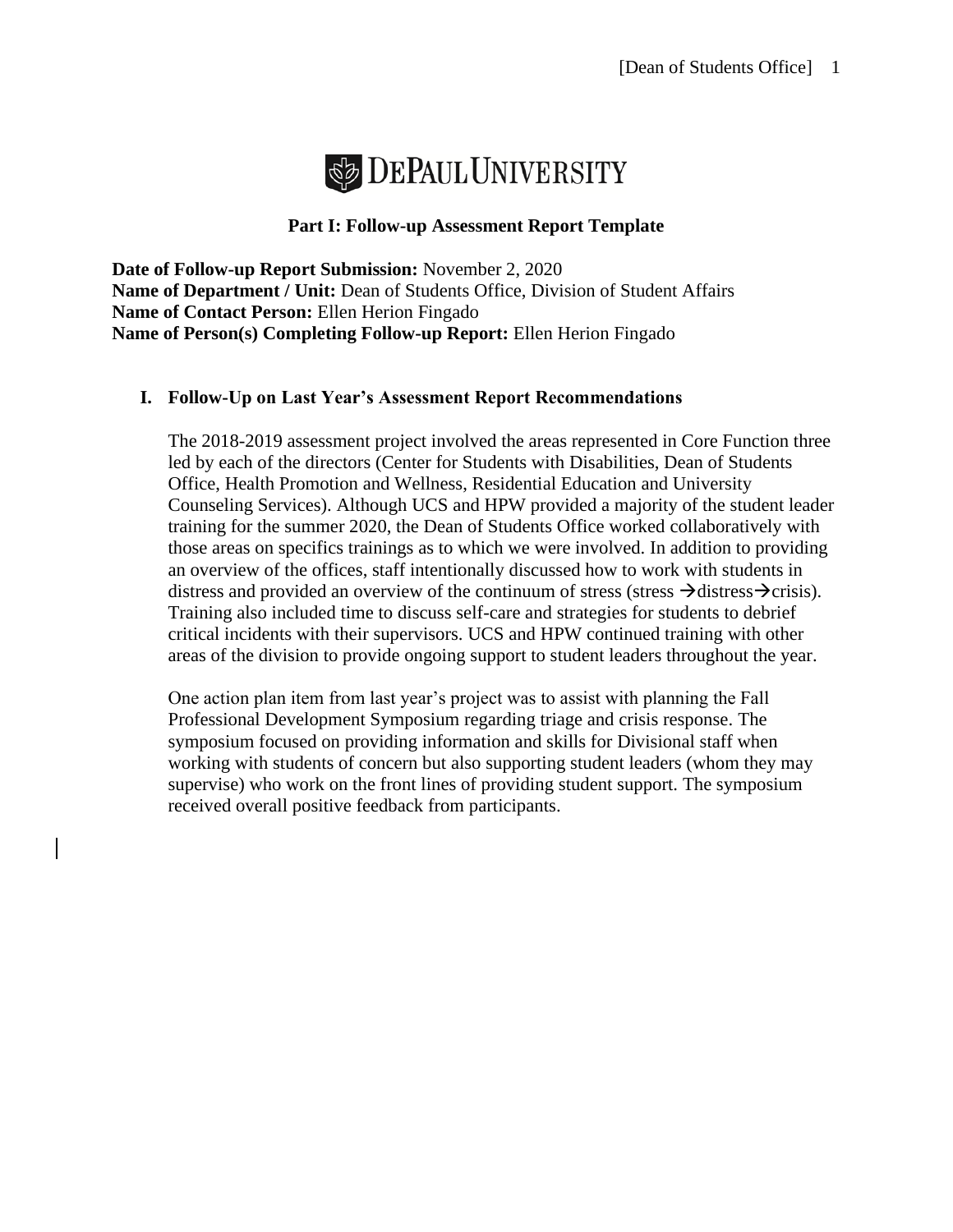

# **Part II: Annual Assessment Report Template: Alternative Reflection** Academic Year: 2019-2020

**Date of Report Submission:** November 2, 2020 **Name of Department / Unit:** Dean of Students Office, Division of Student Affairs **Name of Contact Person:** Ellen Herion Fingado **Name of Person(s) completing report or contributing to the project:** Ellen Herion Fingado

# **I. Reflection on Student-facing Program-areas**

# Providing holistic care and intervention:

The DOS office saw a significant increase in Student Emergency Assistance Fund requests and awards for the 19-20 year. During the Spring term alone the office saw 852 requests and disbursed over \$570,000 to 595 individual students. The team pulled together within a matter of days to implement a new application process through Maxient to increase efficiency and collaborated with Student Accounts to create Zelle payments to decrease the time of award notification to actual money in the student's pocket. Although the demand on the team was significant, we were proud to meet the mission of the University by serving our student's most urgent needs during a global crisis.

Excluding SEAF requests, the team saw a 67.8% increase in wellness/support cases from the previous academic year. These cases include working closely with students on issues including but not limited medical and mental health concerns to food and housing insecurity.

# Developing and maintaining community standards:

The DOS office saw a 46% decrease in student conduct cases from the previous year. It is possible that not having students on campus during the Spring term resulted in a decline in student conduct cases reported. Furthermore, zero DMCA infringements were reported from Information Security for the months of April through July.

| Case Type                                            | 19-20 | 18-19 | $17 - 18$ | $16 - 17$ | 15-16   |
|------------------------------------------------------|-------|-------|-----------|-----------|---------|
| Conduct                                              | 151   | 283   | 316       | 153       | 124     |
| <b>Absence Notifications</b>                         | 1587  | 1994  | 1930      | 1690      | 1586    |
| Administrative Withdrawals                           | 362   | 404   | 479       | 478       | 479     |
| University-Initiated Temporary Medical<br>Withdrawal |       | 3     | 2         | 0         |         |
| SEAF assistance                                      | 627   | 42    | 42        | 29        | 34      |
| Dean Certifications                                  | 1843  | 2057  | 1445      | 1650      | unknown |
| <b>Student Death/Notifications</b>                   | 11    | 16    | 9         | 5         | 3       |
| Dean on Call                                         | 36    | 67    | 66        | 43        | 50      |
| Wellness/Support (excluding SEAF cases)              | 881   | 525   | 384       | 404       | *pre-   |